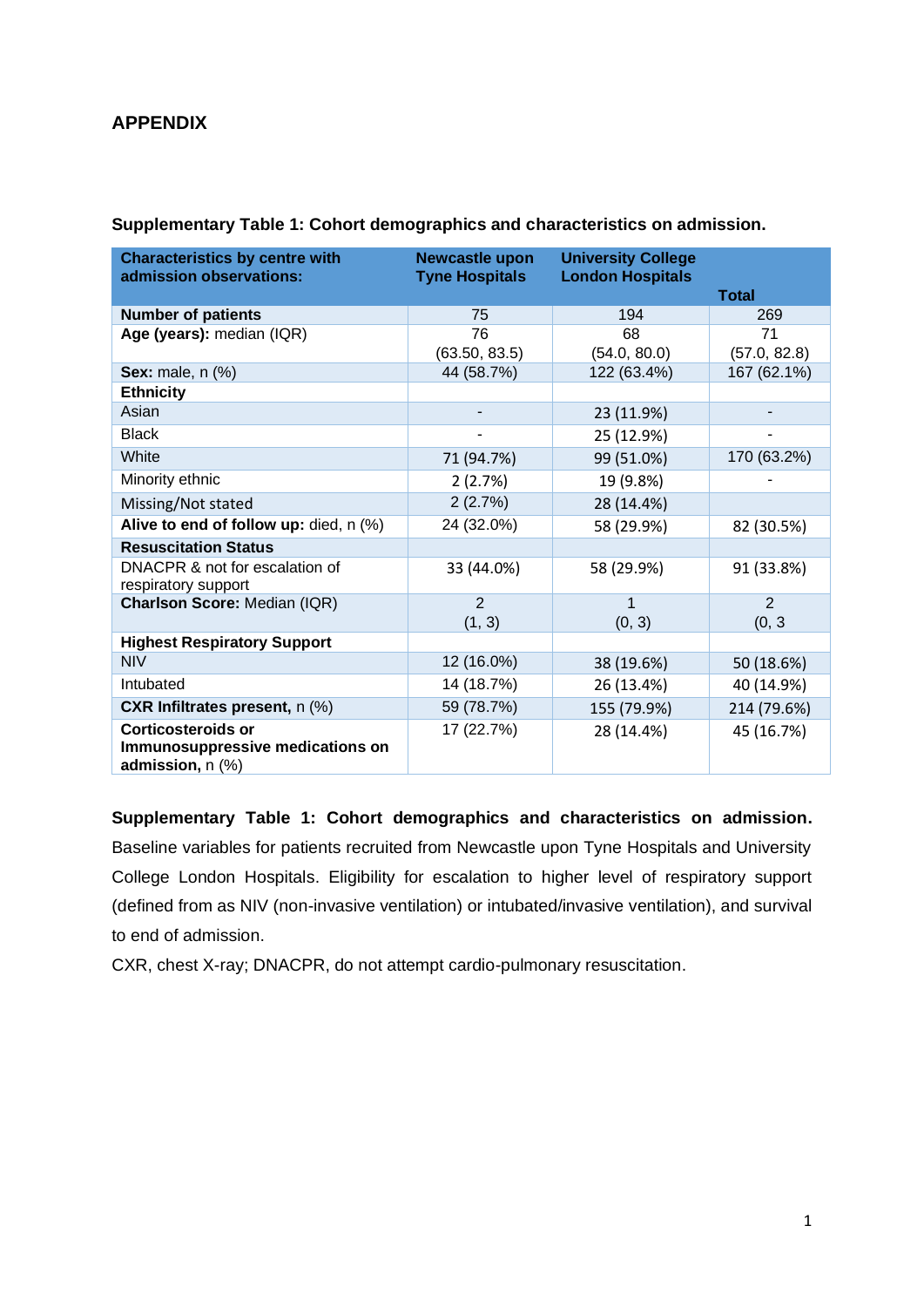## **Supplementary Figure 1. Summary of enrolment, escalation of respiratory support and outcome of patients recruited to the study.**

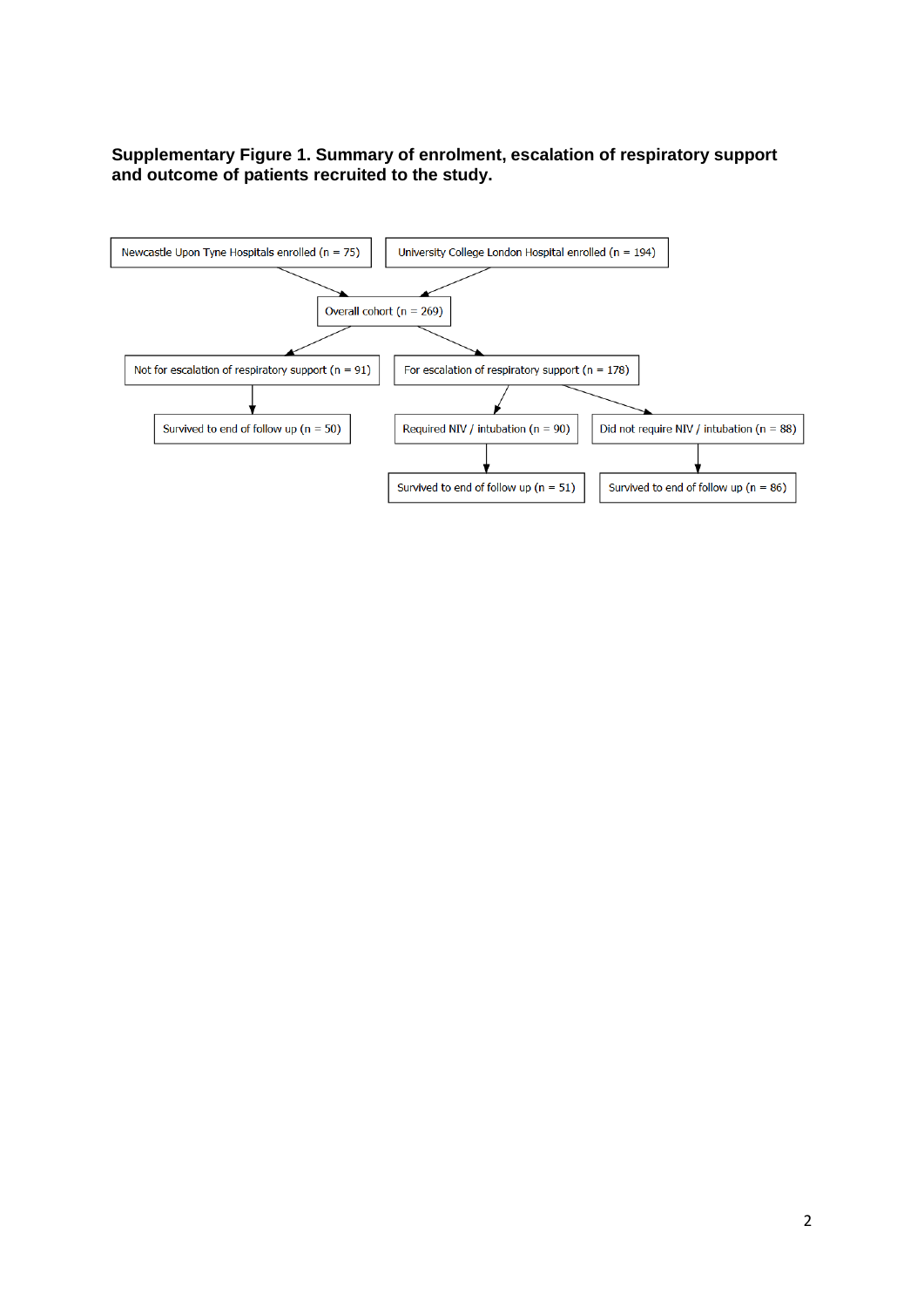| Supplementary Table 2: Characteristics by<br>eligibility<br>for<br>escalation                      | <b>Not for</b><br>escalation | For<br>escalation |
|----------------------------------------------------------------------------------------------------|------------------------------|-------------------|
| Age (years): median (IQR)                                                                          | 84 (77, 88)                  | 62 (50, 73)       |
| <b>Sex:</b> Male, n (%)                                                                            | 47 (53%)                     | 114 (66%)         |
| <b>Ethnicity</b>                                                                                   |                              |                   |
| Asian                                                                                              | 5(6%)                        | 19 (11%)          |
| <b>Black</b>                                                                                       | 5(6%)                        | 20 (12%)          |
| White                                                                                              | 66 (74%)                     | 96 (56%)          |
| Minority ethnic                                                                                    | 6(7%)                        | 14 (8%)           |
| Missing / Not stated                                                                               | 7(8%)                        | 23 (13%)          |
| Alive to end of follow up: died, n (%)                                                             | 40 (45%)                     | 39 (23%)          |
| <b>Resuscitation Status: DNACPR &amp; not for escalation of respiratory</b><br>support, $n$ $(\%)$ | 89 (100%)                    | $0(0\%)$          |
| <b>Charlson Score: Median (IQR)</b>                                                                | 3(2, 4)                      | 1(0, 2)           |
| Highest Respiratory Support: n, (%)                                                                |                              |                   |
| <b>NIV</b>                                                                                         | $0(0\%)$                     | 50 (29%)          |
| Intubated                                                                                          | $0(0\%)$                     | 39 (23%)          |
| CXR Infiltrates present: n (%)                                                                     | 65 (73%)                     | 144 (84%)         |
| medications<br><b>Corticosteroids</b><br>Immunosuppressive<br>or<br>on<br>admission: n (%)         | 18 (20%)                     | 26 (15%)          |

**Supplementary Table 2: Cohort demographics and characteristics on admission.** Baseline variables for patients separated by whether or not they were eligible for full escalation of care. Eligibility for escalation to higher level of respiratory support (defined from as NIV (non-invasive ventilation) or intubated/invasive ventilation), and survival to end of admission.

CXR, chest X-ray; DNACPR, do not attempt cardio-pulmonary resuscitation.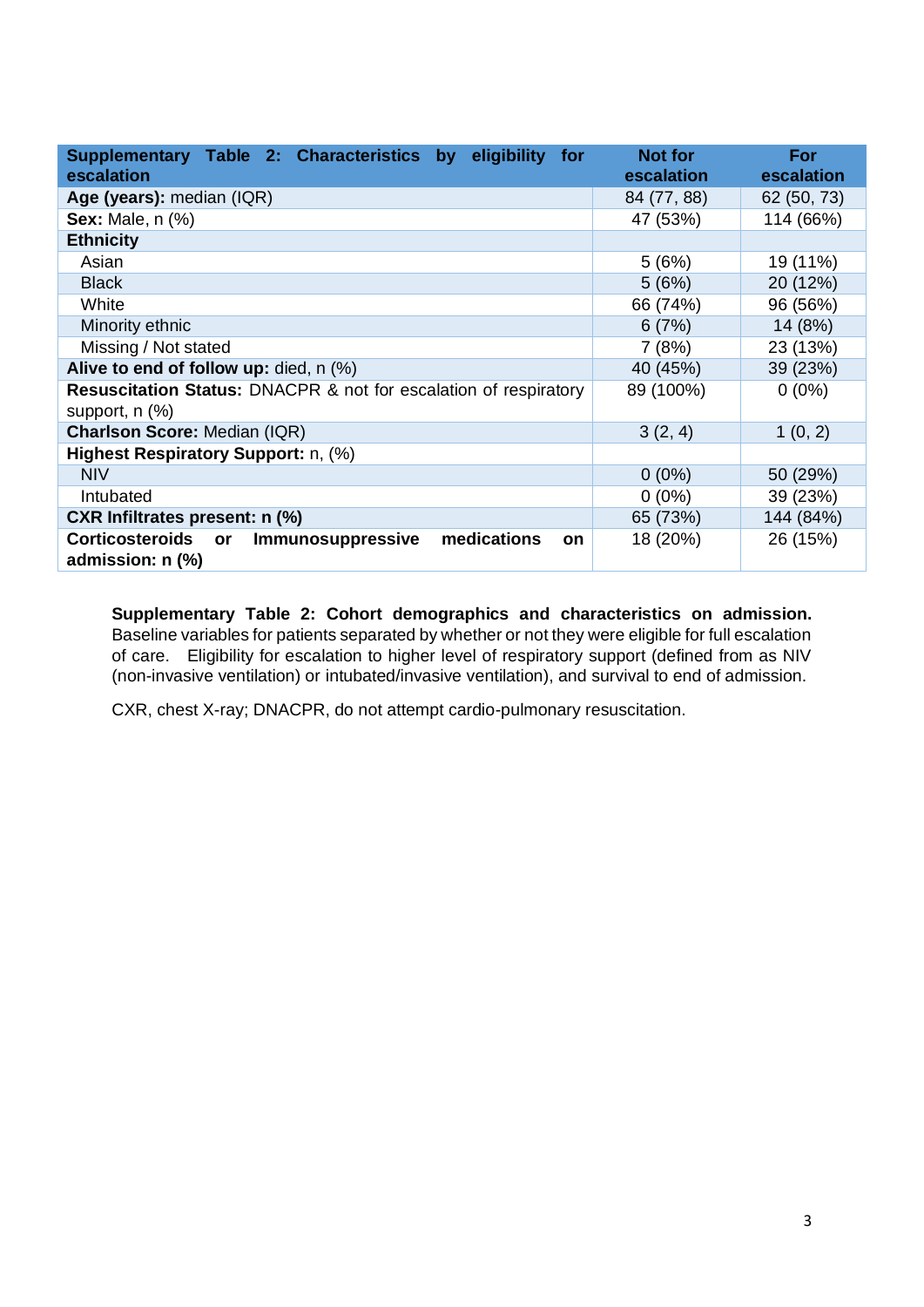|                            | <b>Patients not for escalation</b> |               |                  | <b>Patients for full escalation:</b> |
|----------------------------|------------------------------------|---------------|------------------|--------------------------------------|
|                            | <b>Died</b>                        | <b>Alive</b>  | <b>Died</b>      | <b>Alive</b>                         |
| <b>Number of patients</b>  | 41                                 | 50            | 41               | 137                                  |
| Haemoglobin (g/L)          | 40; 129                            | 47; 119       | 40; 131          | 127; 132                             |
| NR:130-170 (males);        | (111, 139)                         | (109, 133)    | (107, 144)       | (117, 146)                           |
| 115-155 (females)          |                                    |               |                  |                                      |
| <b>Neutrophils (10s/L)</b> | 40; 7.5                            | 47; 4.5       | 40; 5.6          | 127; 5.6                             |
| $NR: 2.0 - 7.5$            | (4.9, 10.9)                        | (3.5, 6.4)    | (3.1, 11.0)      | (3.6, 7.5)                           |
| Lymphocytes (109/L)        | 40; 0.8                            | 47; 0.8       | 40;0.7           | 127; 0.9                             |
| $NR: 1.2 - 3.65$           | (0.5, 1.3)                         | (0.5, 1.0)    | (0.5, 0.9)       | (0.7, 1.3)                           |
| Platelets (109/L)          | 39; 205                            | 46; 224       | 38; 194          | 125; 220                             |
| NR: 150 - 400              | (177, 279)                         | (164, 299)    | (135.50, 295.75) | (159, 270)                           |
| <b>Creatinine (umol/L)</b> | 35; 91                             | 46; 94        | 35; 104          | 119; 86                              |
| NR: 49 - 92                | (77, 134)                          | (78, 114)     | (82, 124)        | (71, 111)                            |
| CRP (mg/L)                 | 38; 103                            | 46; 57        | 37; 142          | 120; 71                              |
| $NR: 0 - 5.0$              | (56, 227)                          | (28, 110)     | (66, 239)        | (42, 174)                            |
| Ferritin (ug/L)            | 5:1,255                            | 10; 327       | 13; 1,673        | 42; 1,296                            |
| NR: 30-400 (males);        | (476, 1,579)                       | (171, 810)    | (1,004, 2,847)   | (489, 2,032)                         |
| 13-150 (females)           |                                    |               |                  |                                      |
| Monocytes (x10s/L)         | 40; 0.6                            | 47, 0.5       | 40; 0.4          | 126; 0.4                             |
| $NR: 0.2 - 1.0$            | (0.4, 0.8)                         | (0.4, 0.7)    | (0.3, 0.6)       | (0.3, 0.6)                           |
| D-dimer (ug/L)             |                                    |               | 6; 1,585         | 11; 420                              |
| $NR: 0 - 550$              |                                    |               | (804, 1,820)     | (217, 845)                           |
| Fibrinogen (g/L)           | 10; 7.0                            | 12; 6.8       | 7; 8.4           | 31; 7.7                              |
| $NR: 1.5 - 4.0$            | (6.0, 8.4)                         | (5.8, 7.8)    | (6.2, 9.2)       | (5.5, 8.4)                           |
| LDH (IU/L)                 |                                    | 5; 259        | 6; 458           | 30; 356                              |
| NR: 135 - 225              |                                    | (242, 362)    | (404, 542)       | (292, 446)                           |
| ALT (IU/L)                 | 32; 22.5                           | 35; 21.0      | 36; 30.5         | 107; 39.0                            |
| NR: 10 - 50                | (15.2, 36.2)                       | (16.0, 27.0)  | (23.0, 43.2)     | (26.0, 58.5)                         |
| Triglycerides (mmol/L)     |                                    |               | 7; 1.5           | 11; 1.3                              |
| $NR: 0.4 - 2.3$            |                                    |               | (1.0, 1.8)       | (1.1, 1.5)                           |
| Urea (mmol/L)              | 13; 9.8                            | 23, 8.3       | 12; 7.1          | 36; 6.4                              |
| $NR: 1.7 - 8.3$            | (7.5, 15.0)                        | (6.8, 12.9)   | (5.7, 9.1)       | (4.2, 8.1)                           |
| Troponin (ng/L)            | 4; 35.0                            | 4;42.0        | 9; 14.0          | 34; 11.5                             |
| NR: 0 - 14                 | (22.8, 88.0)                       | (33.5, 169.8) | (11.0, 54.0)     | (6.0, 25.0)                          |

**Supplementary table 3: Baseline laboratory results grouped by survival.** 

**Supplementary Table 3: Baseline clinical laboratory assessments tests: Baseline clinical laboratory blood tests.** Results from the day of COVID-19 positive test or day of admission. Data reported as number; median (Interquartile range (IQR). Numbers <5 not shown. The proportion of missing data reported in Supplementary Table 4. NR = normal ranges.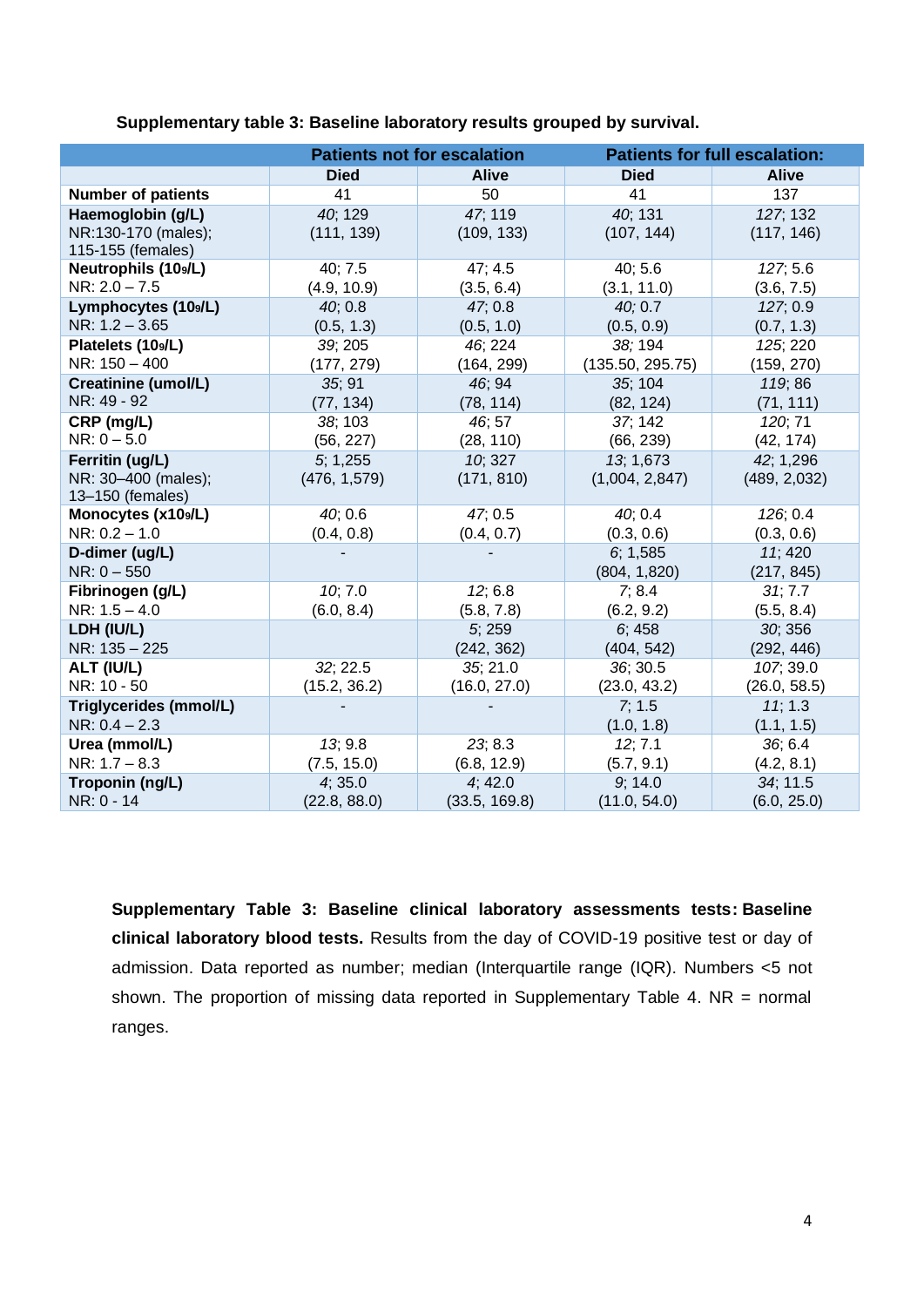**Supplementary Table 4: Proportion of patients with blood tests results available**

|                   | <b>On admission</b> | <b>Overall</b> |
|-------------------|---------------------|----------------|
| Haemoglobin*      | 254 (94.4%)         | 269 (100.0%)   |
| Neutrophils*      | 254 (94.4%)         | 269 (100.0%)   |
| Lymphocytes*      | 254 (94.4%)         | 269 (100.0%)   |
| Monocytes*        | 253 (94.1%)         | 269 (100.0%)   |
| Platelets*        | 248 (92.2%)         | 268 (99.6%)    |
| <b>CRP</b>        | 241 (89.6%)         | 268 (99.6%)    |
| <b>Urea</b>       | 84 (31.2%)          | 146 (54.3%)    |
| <b>Creatinine</b> | 235 (87.4%)         | 266 (98.9%)    |
| ALT*              | 210 (78.1%)         | 260 (96.7%)    |
| Ferritin*         | 70 (26.0%)          | 195 (72.5%)    |
| Triglycerides*    | 22(8.2%)            | 74 (27.5%)     |
| Fibrinogen*       | 60 (22.3%)          | 112 (41.6%)    |
| <b>D-Dimer</b>    | 22 (8.2%)           | 123 (45.7%)    |
| <b>LDH</b>        | 44 (16.4%)          | 29 (10.8%)     |
| <b>Troponin</b>   | 51 (19.0%)          | 162 (60.2%)    |

**Supplementary Table 4: Proportion of patients with blood tests results available.**

Number (%) of blood test results ever reported. \*composite of H-score.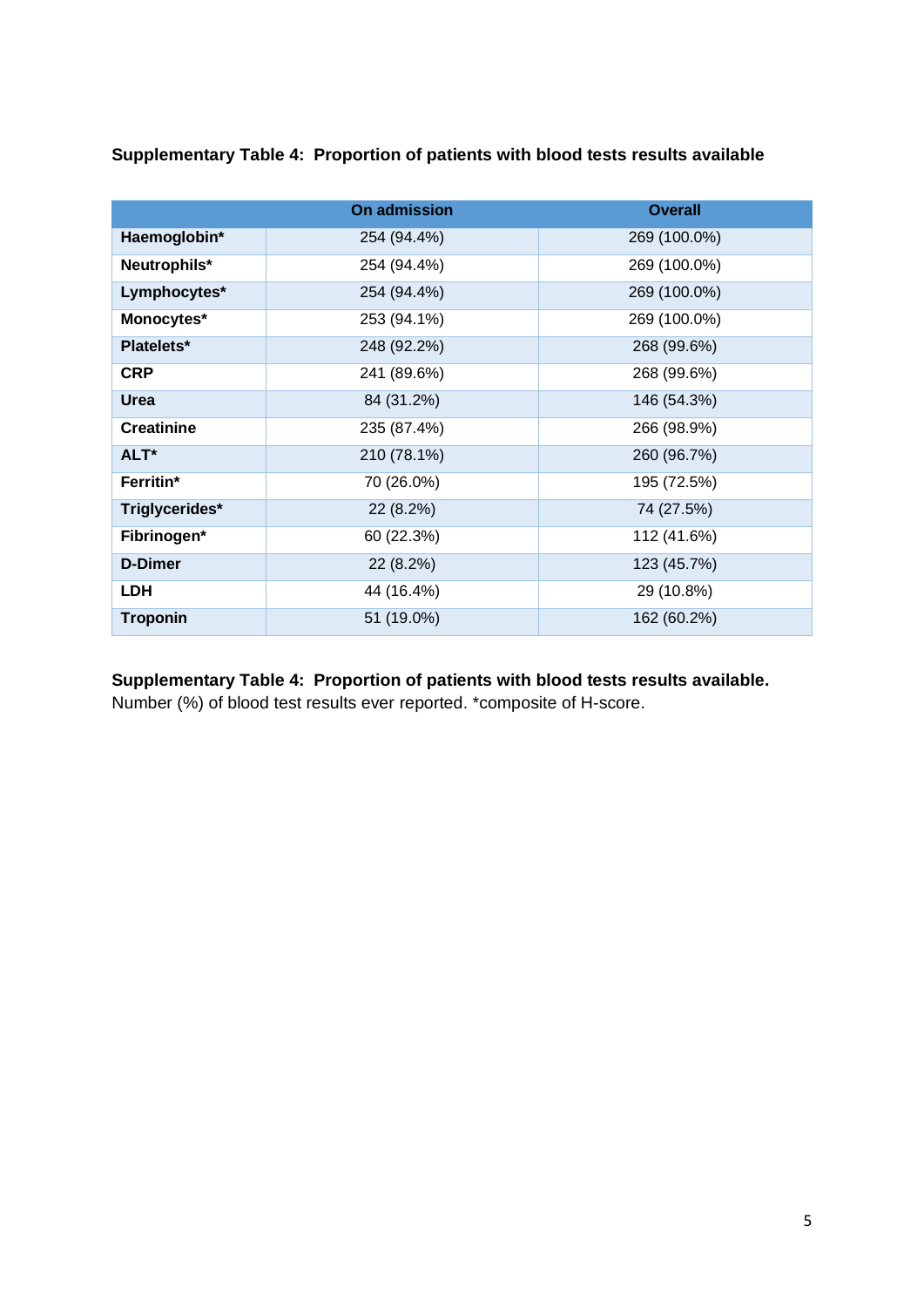| Day<br>from      | 0      | 7<br>▴ | 3  |    |    | 6       |    | o  |    | 10 | 11 | 12  | 13  | 14 | 15 | 16 | 17 | 18  | 19       | 20 | 21 | 22 | -23              | 24  | 25 | 26                       | 27     | 28           | 29     | 30 |
|------------------|--------|--------|----|----|----|---------|----|----|----|----|----|-----|-----|----|----|----|----|-----|----------|----|----|----|------------------|-----|----|--------------------------|--------|--------------|--------|----|
| symptoms:        |        |        |    |    |    |         |    |    |    |    |    |     |     |    |    |    |    |     |          |    |    |    |                  |     |    |                          |        |              |        |    |
| Highest level of |        |        |    |    |    |         |    |    |    |    |    |     |     |    |    |    |    |     |          |    |    |    |                  |     |    |                          |        |              |        |    |
| respiratory      |        |        |    |    |    |         |    |    |    |    |    |     |     |    |    |    |    |     |          |    |    |    |                  |     |    |                          |        |              |        |    |
| support:         |        |        |    |    |    |         |    |    |    |    |    |     |     |    |    |    |    |     |          |    |    |    |                  |     |    |                          |        |              |        |    |
| required<br>Not  | -8     | 21     | 23 | 24 | 32 | -35     | 37 | 39 | 44 | 45 | 44 | -37 | 32  | 31 | 26 | 23 | 20 | 14  | 11       |    |    |    |                  |     |    | $\overline{\phantom{a}}$ | $\sim$ |              | $\sim$ |    |
| escalation       |        |        |    |    |    |         |    |    |    |    |    |     |     |    |    |    |    |     |          |    |    |    |                  |     |    |                          |        |              |        |    |
| <b>NIV</b>       | b      | 13     | 16 | 19 | 18 | 21<br>ᅩ | 26 | 27 | 31 | 36 | 36 | 38  | -37 | 37 | 35 | 34 | 33 | 26  | つに<br>رے | 22 | 18 | 17 | 17<br><u>. д</u> | 14  |    | ᅭ                        | 10     | o<br>$\circ$ |        |    |
| Intubated        | $\sim$ | b      |    | 10 | 12 | 16      | ᅩ  | 24 | 27 | 30 | 31 | -32 | 34  | 35 | 34 | 34 | 33 | -33 | 33       | 34 | 32 | 31 | 30               | -31 | 31 | 30                       | 28     | 26           | 23     | 21 |

### **Supplementary Table 5a: Number of patients contributing each day in figure one stratified by their final outcome**

**Supplementary Table 5a: Number of patients contributing each day in figure one stratified by their final outcome:** In the latter two weeks the number of patients who would not require escalation reduced steadily as people recovered without needing the higher levels of escalation. There is no sudden loss to follow up from large numbers of deaths in these groups, with 1-2 daily deaths. Therefore, although some contribution of survivor bias is inevitable, the most noticeable trends that are observed in the intubated group are more likely to be due to changes in the mean measurements per patients rather than survivor bias. Small numbers <5 suppressed.

#### **Supplementary Table 5b: Number of patients contributing each day in figure two stratified by their final outcome**

| Days From Escalation of Respiratory Support |    |     |               |    |    |    |    |    |    |    |    |    |    |    |    |    |    |    |    |    |    |    |    |    |    |              |    |
|---------------------------------------------|----|-----|---------------|----|----|----|----|----|----|----|----|----|----|----|----|----|----|----|----|----|----|----|----|----|----|--------------|----|
|                                             | -6 | - 1 | -4            | -3 | -2 | -1 |    |    |    |    |    |    | o  |    |    |    | 10 | 11 | 12 | 13 | 14 | 15 | 16 | 17 | 18 | 19           | 20 |
| Final<br>outcome:                           |    |     |               |    |    |    |    |    |    |    |    |    |    |    |    |    |    |    |    |    |    |    |    |    |    |              |    |
| Died                                        | b  |     | <u>. на с</u> | 15 | 20 | 23 | 39 | 39 | 37 | 34 | 33 | 28 | 21 | 19 | 18 | 16 | 16 | 16 | 16 | 15 | 15 | 13 |    | 8  | 8  | $\circ$<br>c |    |
| Alive                                       | b  |     |               | 19 | 24 | 30 |    | 50 | 50 | 50 | 50 | 49 | 47 | 45 | 42 | 41 | 40 | 38 | 35 | 32 | 31 | 31 | 28 | 28 | 26 | 24           | 23 |

**Supplementary Table 5b: Number of patients contributing each day in figure two stratified by their final outcome (small numbers <5 suppressed).** The numbers in each strata were stable for the 5 days after escalation when there is the most deviation in the curves, but subsequently the inevitable loss from death in the strata whose final outcome is death (and discharge from the strata whose final outcome is alive) was gradual with an increasing contribution of survivor bias in the latter days. However, as the most noticeable trends are observed in the first 10 days, these changes are more likely to reflect changes in the mean measurements per patients rather than due to survivor bias. Small numbers <5 suppressed.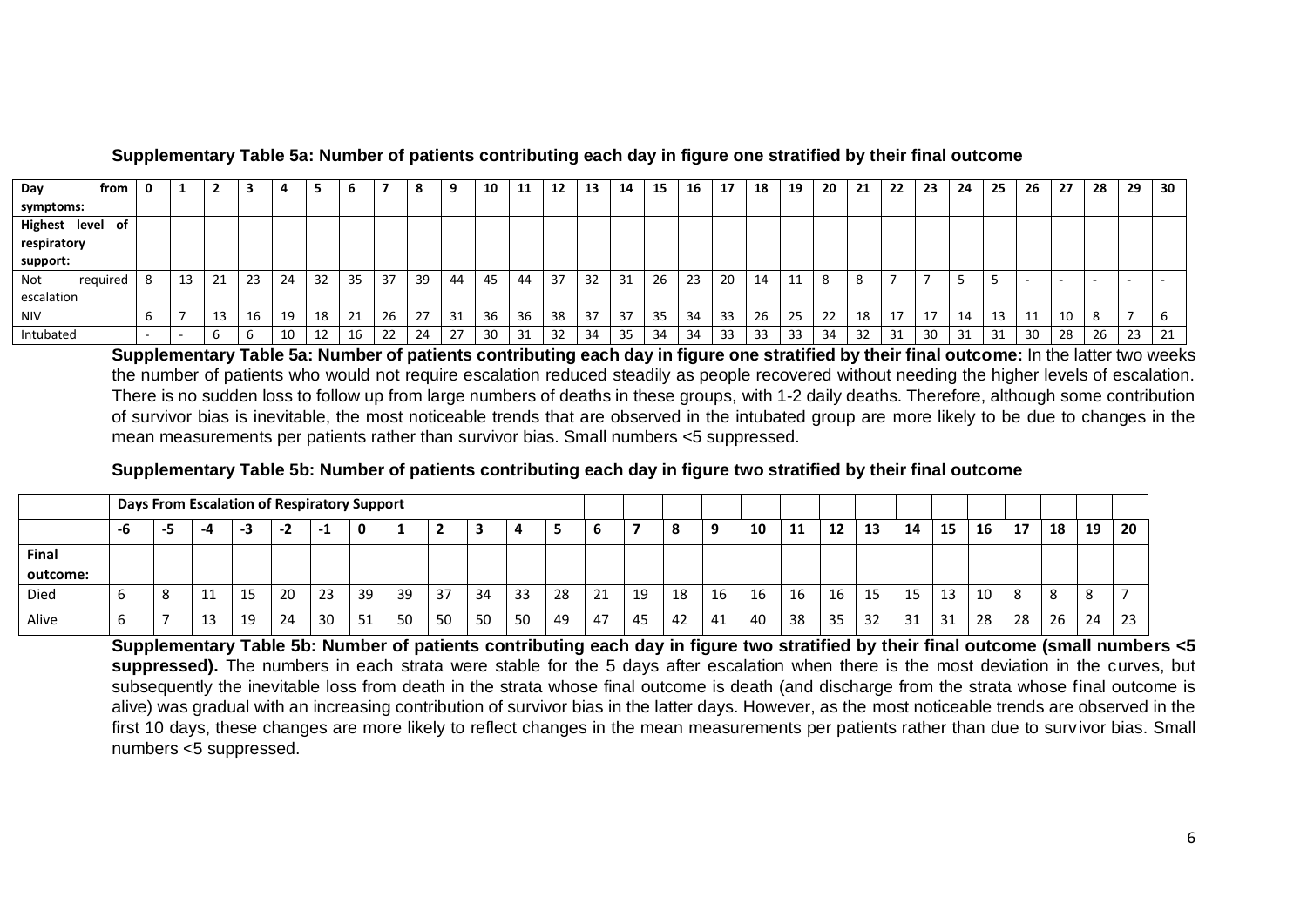|                       | <b>Patients not</b> | <b>Patients not</b> | <b>Patients for</b>       | <b>Patients for</b>      |
|-----------------------|---------------------|---------------------|---------------------------|--------------------------|
|                       | for escalation:     | for escalation:     | full escalation:          | full escalation:         |
|                       | <b>Died</b>         | <b>Alive</b>        | <b>Died</b>               | <b>Alive</b>             |
| Number of<br>patients | 41                  | 50                  | 41                        | 137                      |
| Ferritin (ug/L)       | 17; 665.0           | 32; 425.5           | 36; 1,563.0               | 110; 713.0               |
|                       | (476.0, 1,282.0)    | (245.0, 842.0)      | (532.3, 2,932.3)          | (311.8, 1,548.0)         |
| ALT (IU/L)            | 38, 24.0 (14.5,     | 49, 22.0 (15.0,     | 32.0 (24.0,               | 132; 40.0 (26.0,         |
|                       | 39.5)               | 28.0)               | 64.0)                     | 71.3)                    |
| <b>Fibrinogen</b>     | 12; 6.30 (5.50,     | 20; 6.70 (4.96,     | 24; 5.62 (4.92,           | 56; 6.46 (5.37,          |
| (g/L)                 | 7.73)               | 7.69)               | 7.38)                     | 8.03)                    |
| <b>Triglycerides</b>  |                     | 8; 1.35(1.08,       | 20; 1.70 (1.37,           | 46; 1.95 (1.30,          |
| (mmol/L)              |                     | 1.88)               | 2.28)                     | 2.58)                    |
| <b>H</b> Score        |                     |                     | 16; 96.0 (81.3,<br>143.0) | 31; 84.0 (74.0,<br>102.0 |

**Supplementary table 6 Overall H score laboratory results by end of the admission stratified by survival,** 

**Supplementary table 6 Overall H score laboratory results by end of the admission**  stratified by survival: mean daily worse values on observed days. number; median (IQR). Small numbers <5 suppressed.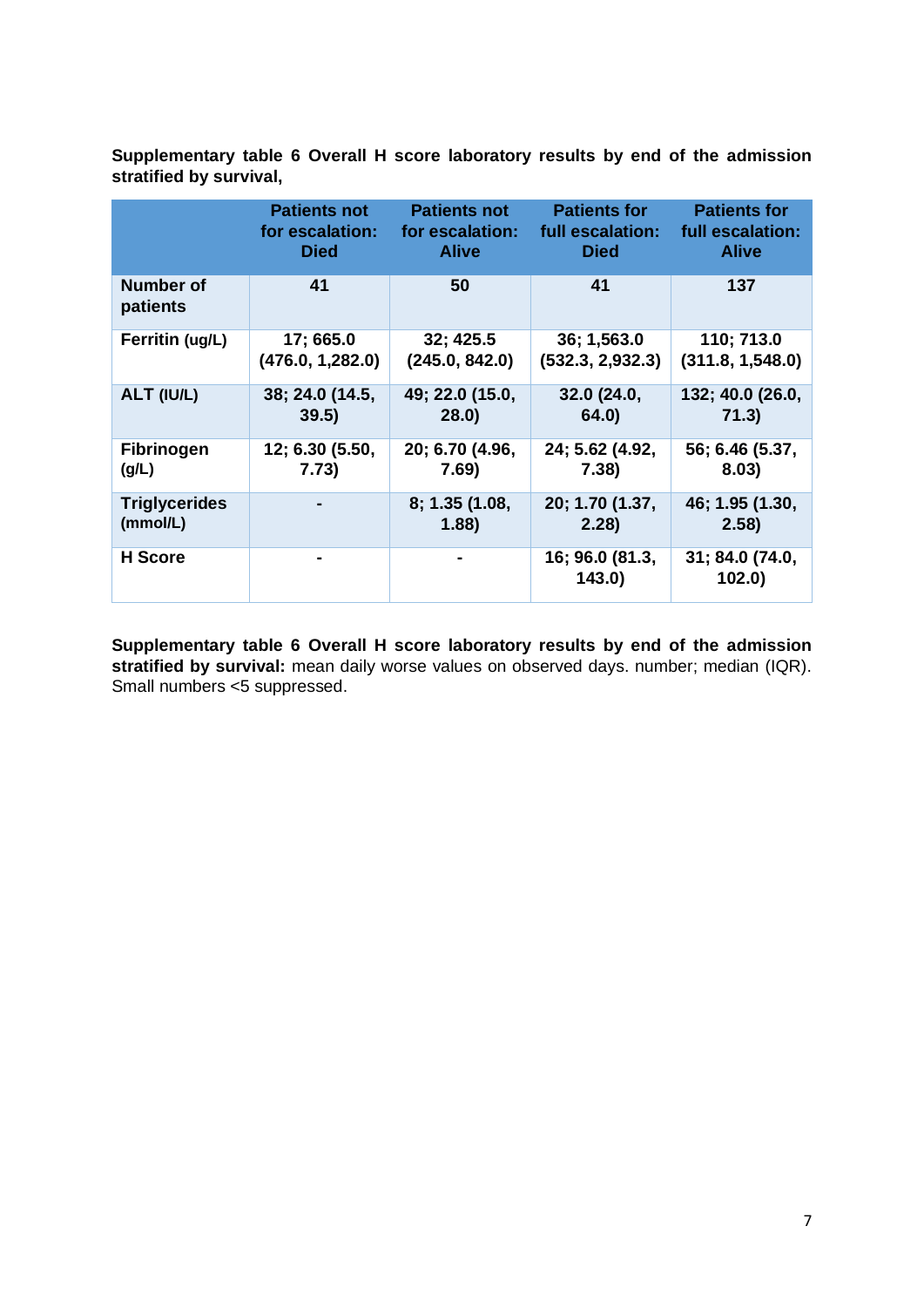|                                                                                              | Not meeting hyperinflammatory<br>criteria | <b>Meeting</b><br>hyperinflammatory<br>criteria |
|----------------------------------------------------------------------------------------------|-------------------------------------------|-------------------------------------------------|
| <b>Total patients:</b> $n$ (%)                                                               | 179 (66%)                                 | 90 (33%)                                        |
| Age (years): median (IQR)                                                                    | 71 (56, 83)                               | 66 (57, 80)                                     |
| <b>Sex: Male. N (%)</b>                                                                      | 105 (59%)                                 | 62 (69%)                                        |
| <b>Ethnicity</b>                                                                             |                                           |                                                 |
| Asian                                                                                        | 16 (9%)                                   | 8(9%)                                           |
| <b>Black</b>                                                                                 | 15 (8%)                                   | 10 (11%)                                        |
| White                                                                                        | 116 (65%)                                 | 54 (60%)                                        |
| Minority ethnic                                                                              | 14 (8%)                                   | 6(7%)                                           |
| Missing/Not stated                                                                           | 18 (10%)                                  | 12 (13%)                                        |
| Alive to end of follow up: died,<br>n (%)                                                    | 46 (26%)                                  | 36 (40%)                                        |
| <b>Resuscitation Status:</b><br>DNACPR & not for escalation of<br>respiratory support, n (%) | 66 (37%)                                  | 25 (28%)                                        |
| Charlson Score: Median (IQR)                                                                 | 2(0, 3)                                   | 1(0, 2)                                         |
| <b>Highest Respiratory Support:</b><br>$n$ (%)                                               |                                           |                                                 |
| NIV                                                                                          | 28 (16%)                                  | 22 (24%)                                        |
| Intubated                                                                                    | 17 (9%)                                   | 23 (26%)                                        |
| <b>CXR Infiltrates present: n(%)</b>                                                         | 128 (72%)                                 | 86 (96%)                                        |
| <b>Corticosteroids or</b><br>Immunosuppressive<br>medications on admission: N<br>$(\%)$      | 27 (15%)                                  | 18 (20%)                                        |

**Supplementary Table 7: Characteristics by admission hyperinflammatory criteria**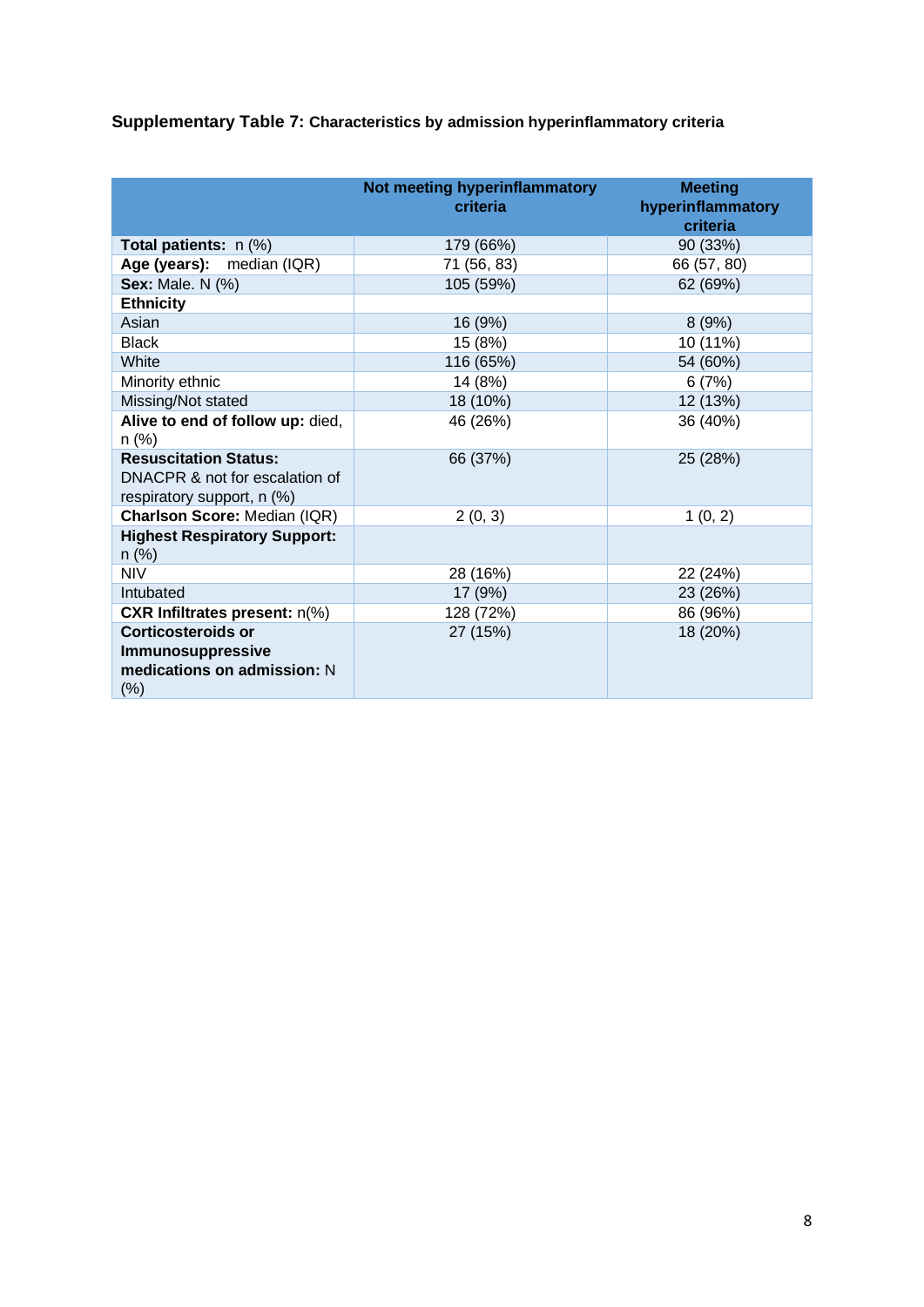**Supplementary table 8:** Number of patients meeting COV-HI definition by each criterion initial 3 days included to allow for CRP doubling)

| Day of<br>admission | Ferritin ><br>1500 | <b>CRP &gt;50</b><br>and<br>doubled | CRP ><br>150 | <b>Total meeting</b><br>hyperinflammation<br>criteria | <b>Additional</b><br>patients<br>identified by<br><b>Ferritin</b> |  |  |  |
|---------------------|--------------------|-------------------------------------|--------------|-------------------------------------------------------|-------------------------------------------------------------------|--|--|--|
|                     | 29                 |                                     | 74           | 90                                                    | 16                                                                |  |  |  |
|                     | 38                 |                                     | 81           | 102                                                   | 21                                                                |  |  |  |
| ◠                   | 48                 |                                     | 93           | 119                                                   | 26                                                                |  |  |  |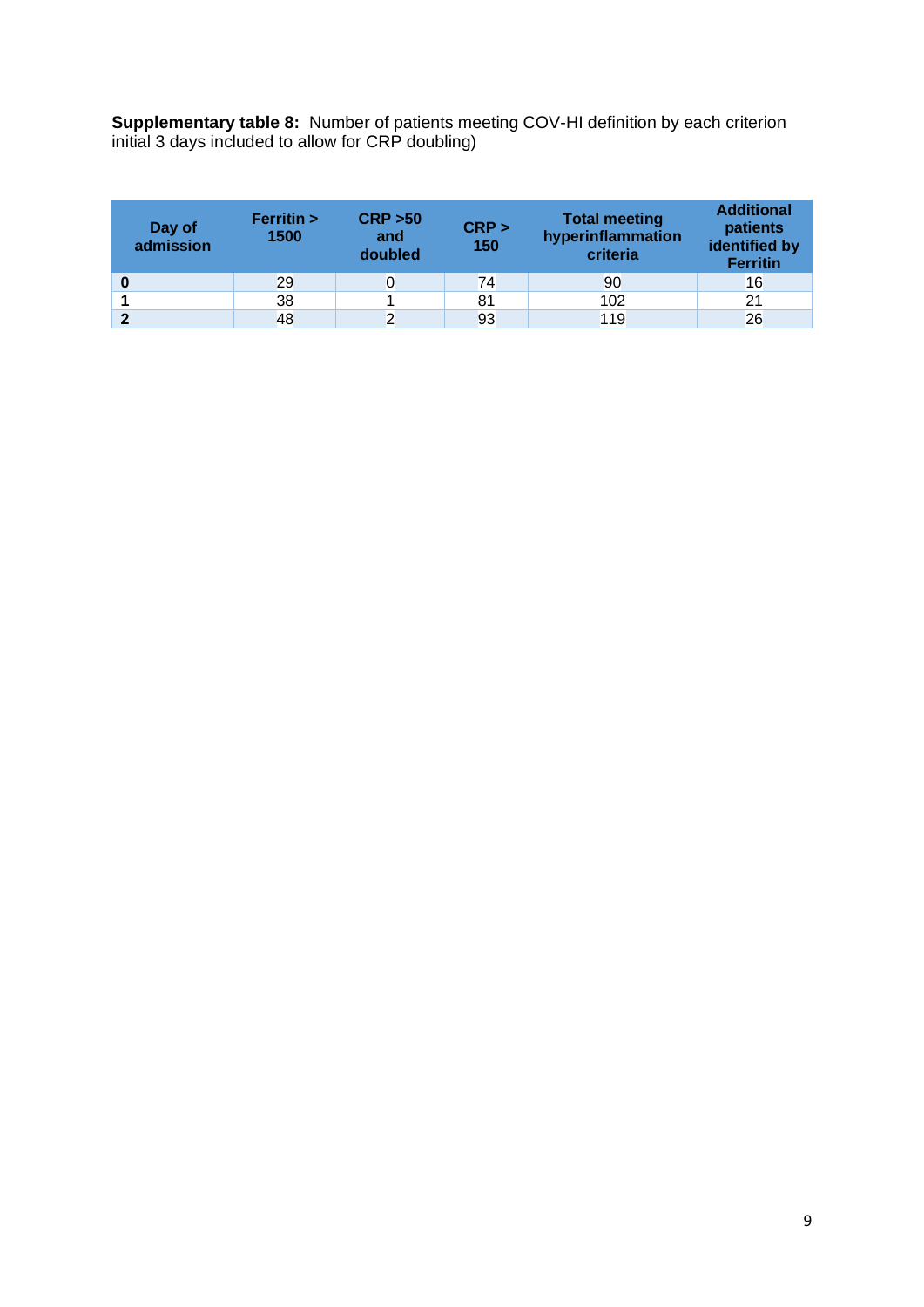| <b>Supplementary</b><br>Table 9:                    | Age and Sex                | Co-morbidity               | Admission steroids/<br>immunosuppression | Lymphocytes                | Neutrophils                | Creatinine                 | O <sub>2</sub> saturation  |
|-----------------------------------------------------|----------------------------|----------------------------|------------------------------------------|----------------------------|----------------------------|----------------------------|----------------------------|
| Hyperinflammatory                                   | 2.22                       | 2.22                       | 2.24                                     | 1.78                       | 2.09                       | 1.78                       | 1.806                      |
| Criteria                                            | $(1.60 - 2.839)$           | $(1.59 - 2.84)$            | $(1.62 - 2.87)$                          | $(1.12 - 2.43)$            | $(1.44 - 2.73)$            | $(1.12 - 2.44)$            | $(1.160 - 2.451)$          |
| Age (years)                                         | 1.040<br>$(1.017 - 1.062)$ | 1.040<br>$(1.017 - 1.064)$ | 1.040<br>$(1.016 - 1.063)$               | 1.038<br>$(1.016 - 1.061)$ | 1.039<br>$(1.016 - 1.061)$ | 1.038<br>$(1.015 - 1.061)$ | 1.030<br>$(1.007 - 1.054)$ |
| Gender (Male)                                       | 2.54<br>$(1.80 - 3.28)$    | 2.41<br>$(1.64 - 3.18)$    | 2.48<br>$(1.67 - 3.26)$                  | 2.31<br>$(1.56 - 3.07)$    | 2.55<br>$(1.81 - 3.29)$    | 2.26<br>$(1.48 - 3.04)$    | 1.835<br>$(1.081 - 2.588)$ |
| index:<br>Charlson<br>(Single<br>Co-<br>morbidity)  |                            | 0.89<br>$(0.021 - 1.75)$   | 0.93<br>$(0.044 - 1.81)$                 |                            |                            |                            |                            |
| Charlson<br>index:                                  |                            | 1.07                       | 1.13                                     |                            |                            |                            |                            |
| (Multiple or Severe<br>Co-morbidity)                |                            | $(0.37 - 1.77)$            | $(0.39 - 1.88)$                          |                            |                            |                            |                            |
| Steroids<br>or<br>Immunosuppressant<br>on admission |                            |                            | 0.83<br>$(0.032 - 1.63)$                 |                            |                            |                            |                            |
| Log lymphocytes                                     |                            |                            |                                          | 0.55<br>$(0.064 - 1.04)$   |                            | 0.56<br>$(0.064 - 1.05)$   |                            |
| Log neutrophils                                     |                            |                            |                                          |                            | 1.22<br>$(0.64 - 1.80)$    |                            |                            |
| Creatinine                                          |                            |                            |                                          |                            |                            | 1.001<br>$(0.994 - 1.008)$ |                            |
| O2 saturation: <94%                                 |                            |                            |                                          |                            |                            |                            | 4.18<br>$(3.46 - 4.90)$    |
| Observations<br>(patients $n = 127$ )               | 683                        | 683                        | 683                                      | 683                        | 683                        | 683                        | 683                        |
| Akaike Inf. Crit.                                   | 315.35                     | 319.15                     | 320.93                                   | 311.77                     | 316.90                     | 313.73                     | 299.34                     |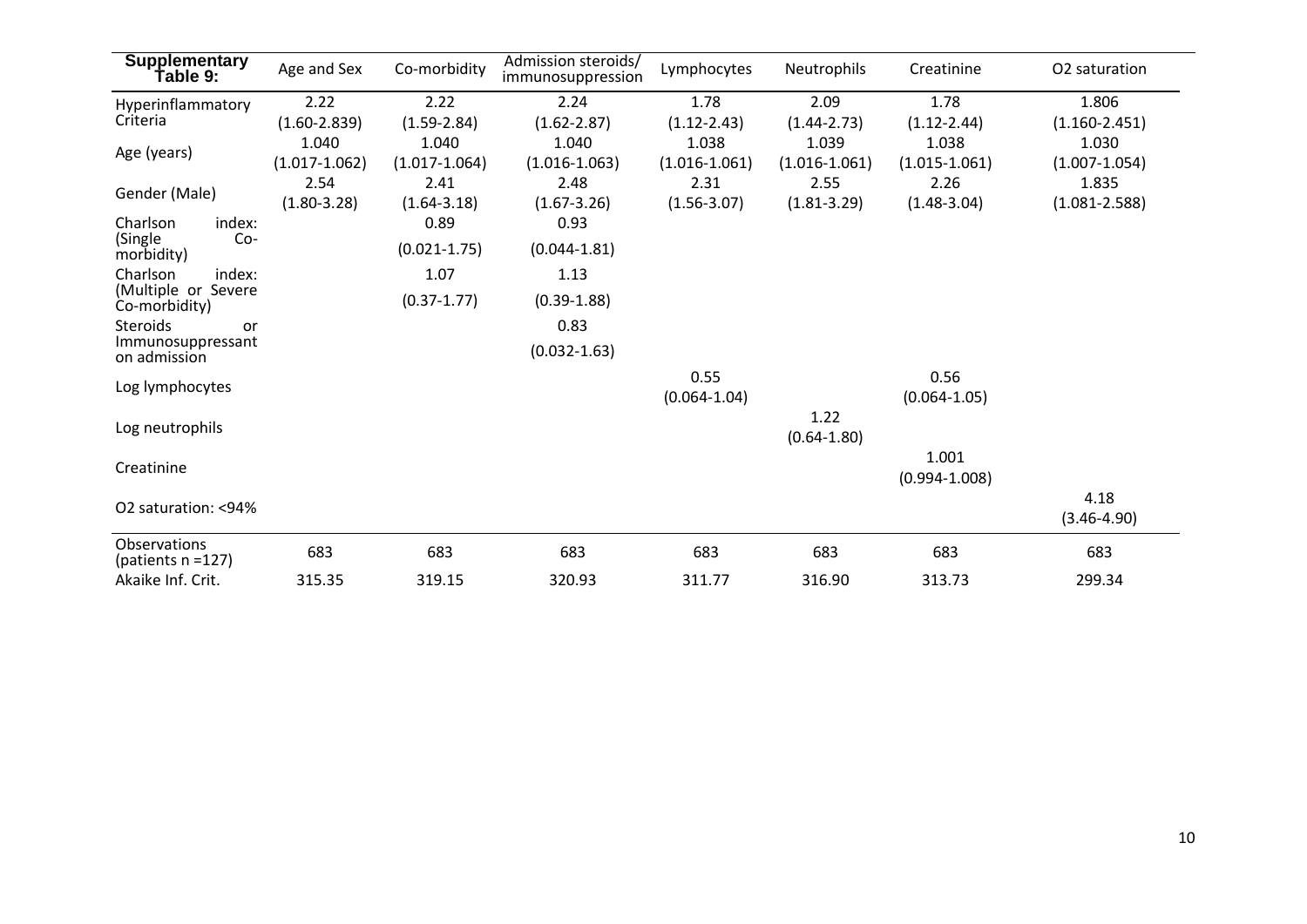**Supplementary Table 9:** Time varying multivariable proportional hazards analysis of factors associated with next day escalation of support or death from daily measurements among patients eligible for escalation of respiratory support who had either ferritin or CRP measured at study enrolment as well as complete data of other included measurements (n=127). Covariate for hyperinflammatory criteria is based on evidence to support hyperinflammation criteria at admission (CRP >150mg/ml or Ferritin >1500ug/L). Refer to Table 2.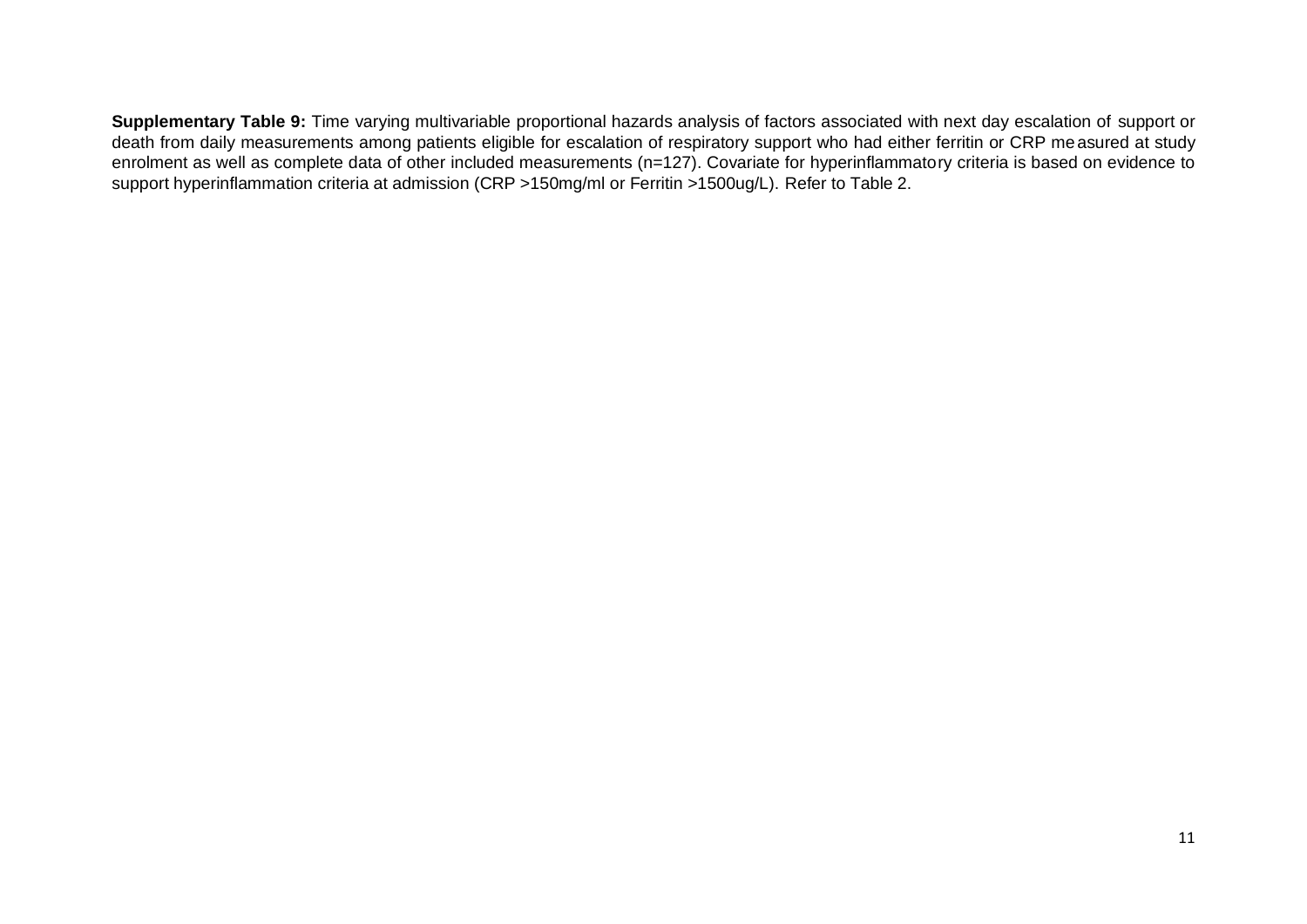2.A





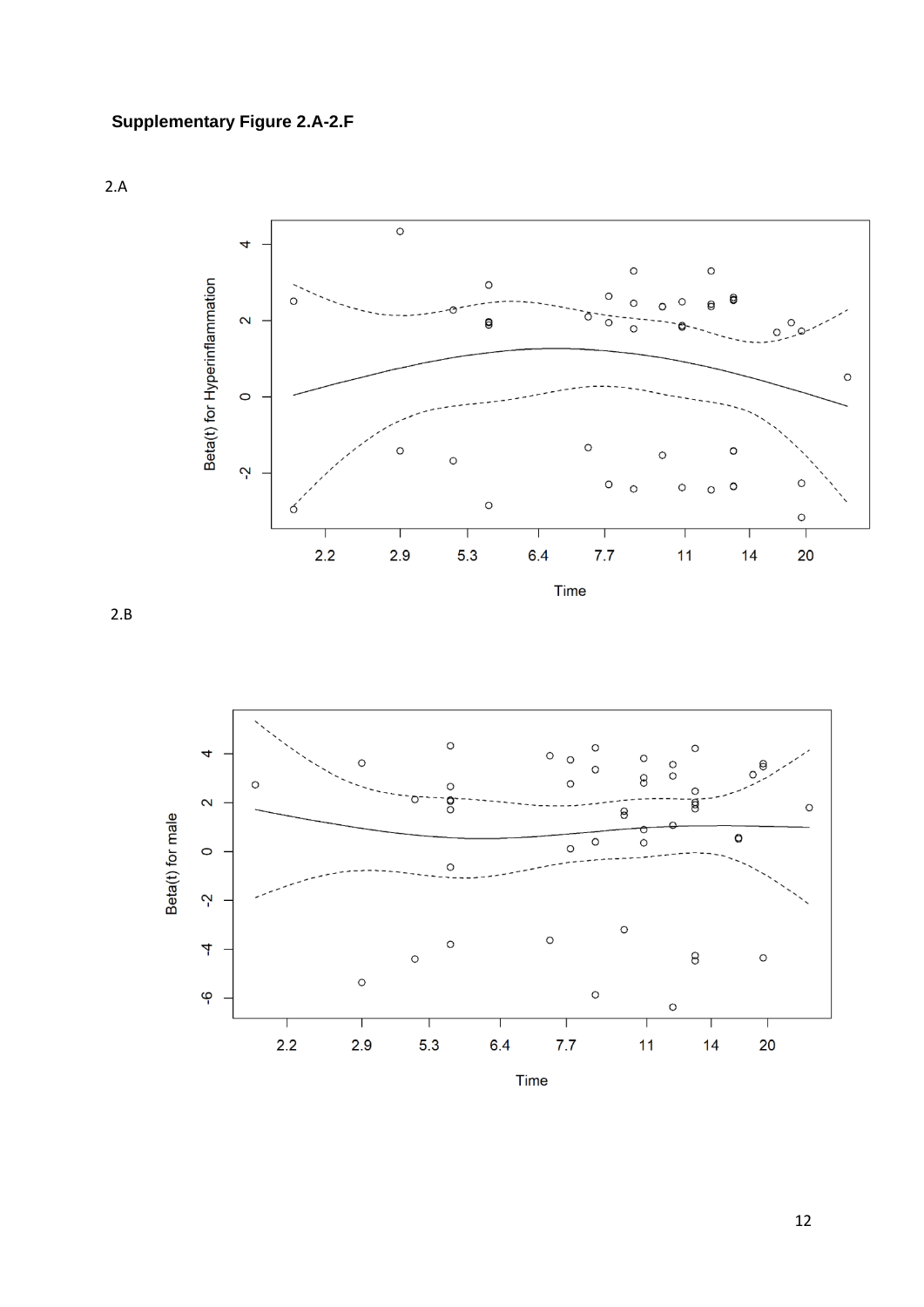



Time



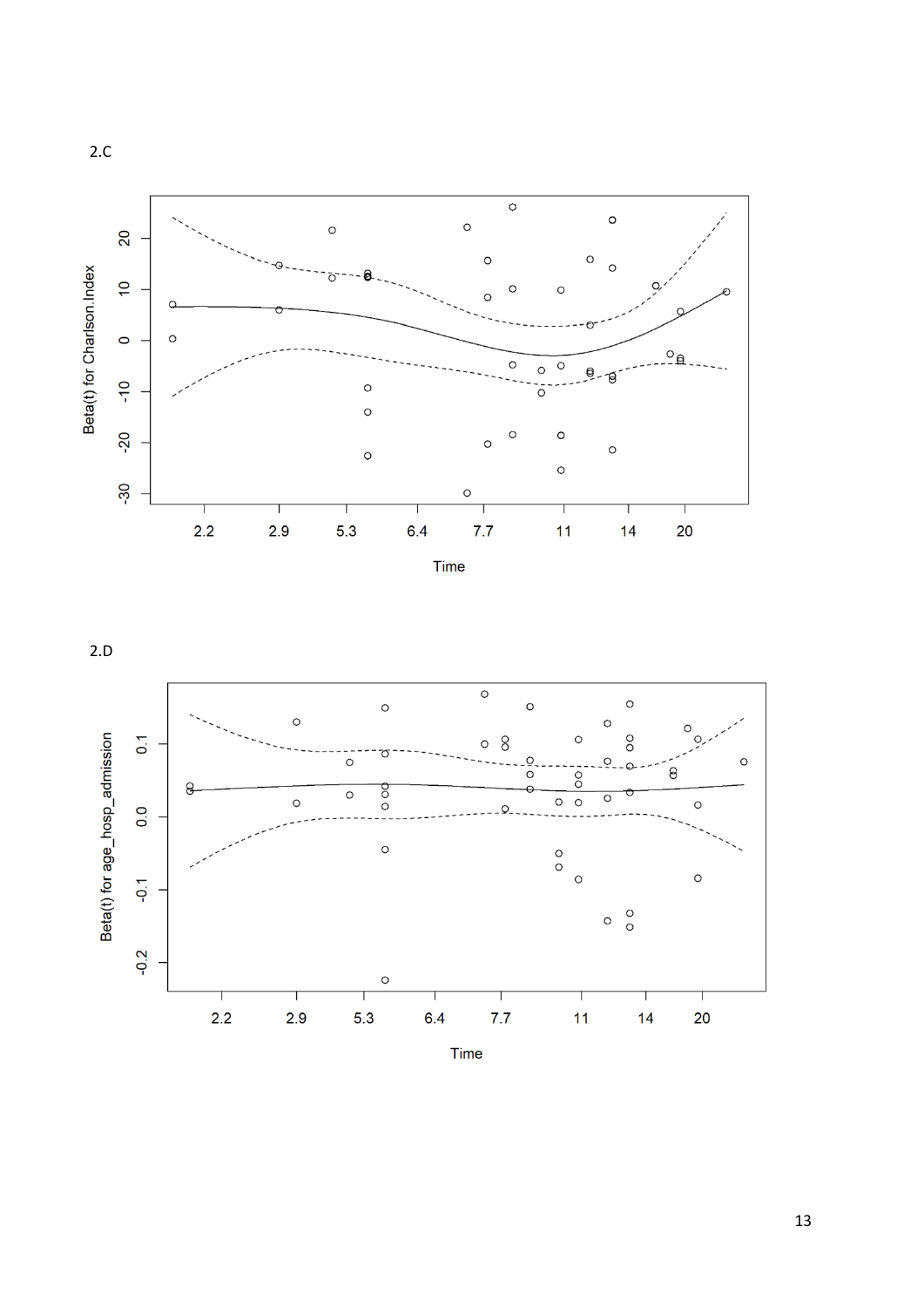

log log plot showing hazards for patients meeting or not meeting hyperinflammation are proportional

2.F

2.E



**Supplementary Figure 2.A-2.F: The residual plots for main model covariates:.** There was no clear systematic pattern in the residuals for the key predictors, and a fitted line was approximately horizontal, so given the number of data points the proportional hazard assumption was appropriate (Schoenfeld residual plots (A-E) and log(-log) plots (F) are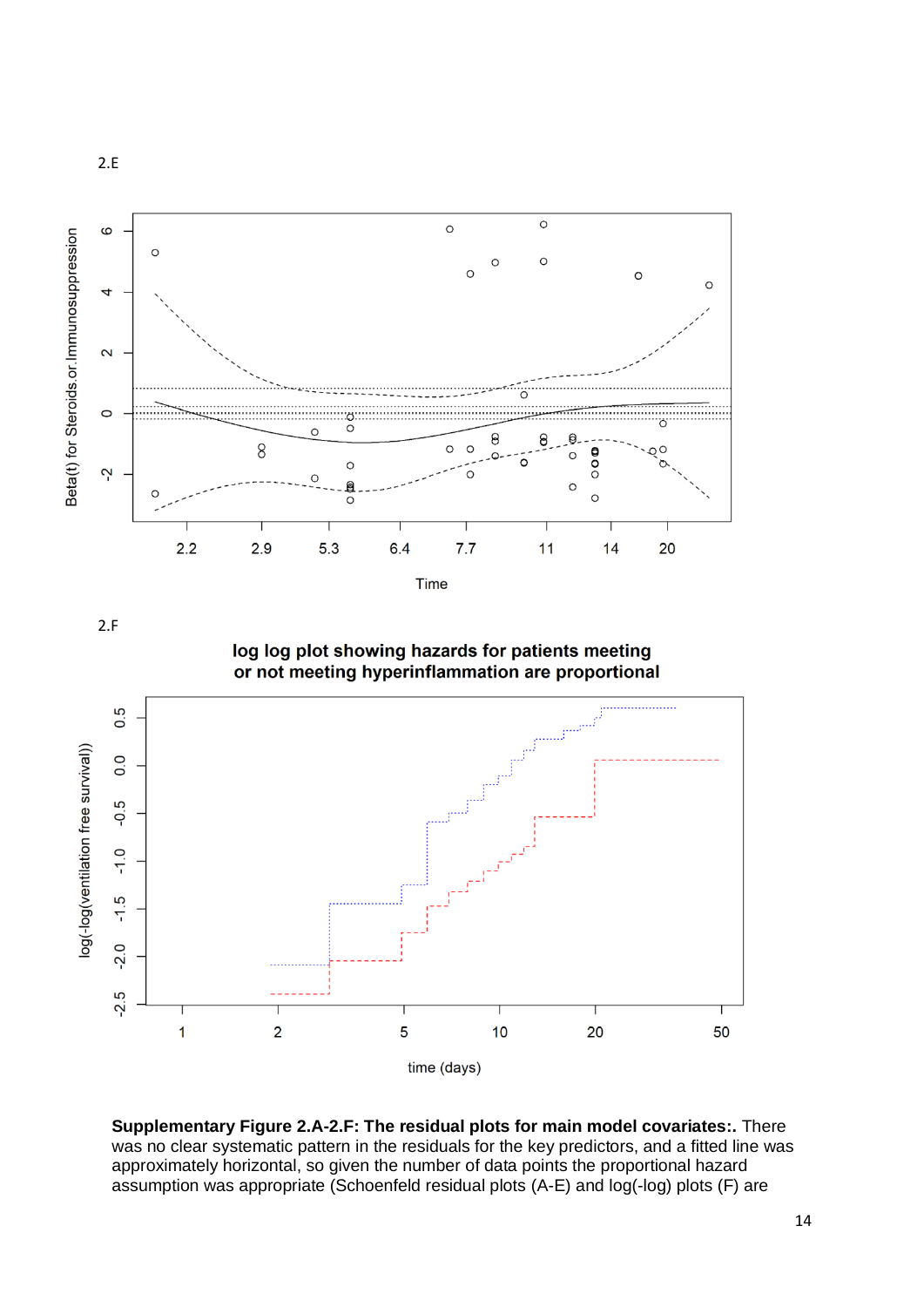shown). Low numbers for steroids or immunosuppression medications on admission mean related plots showed a less good fit, but their effect on the main predictor of hyperinflammation was minimal compared to other models in supplementary table 9: